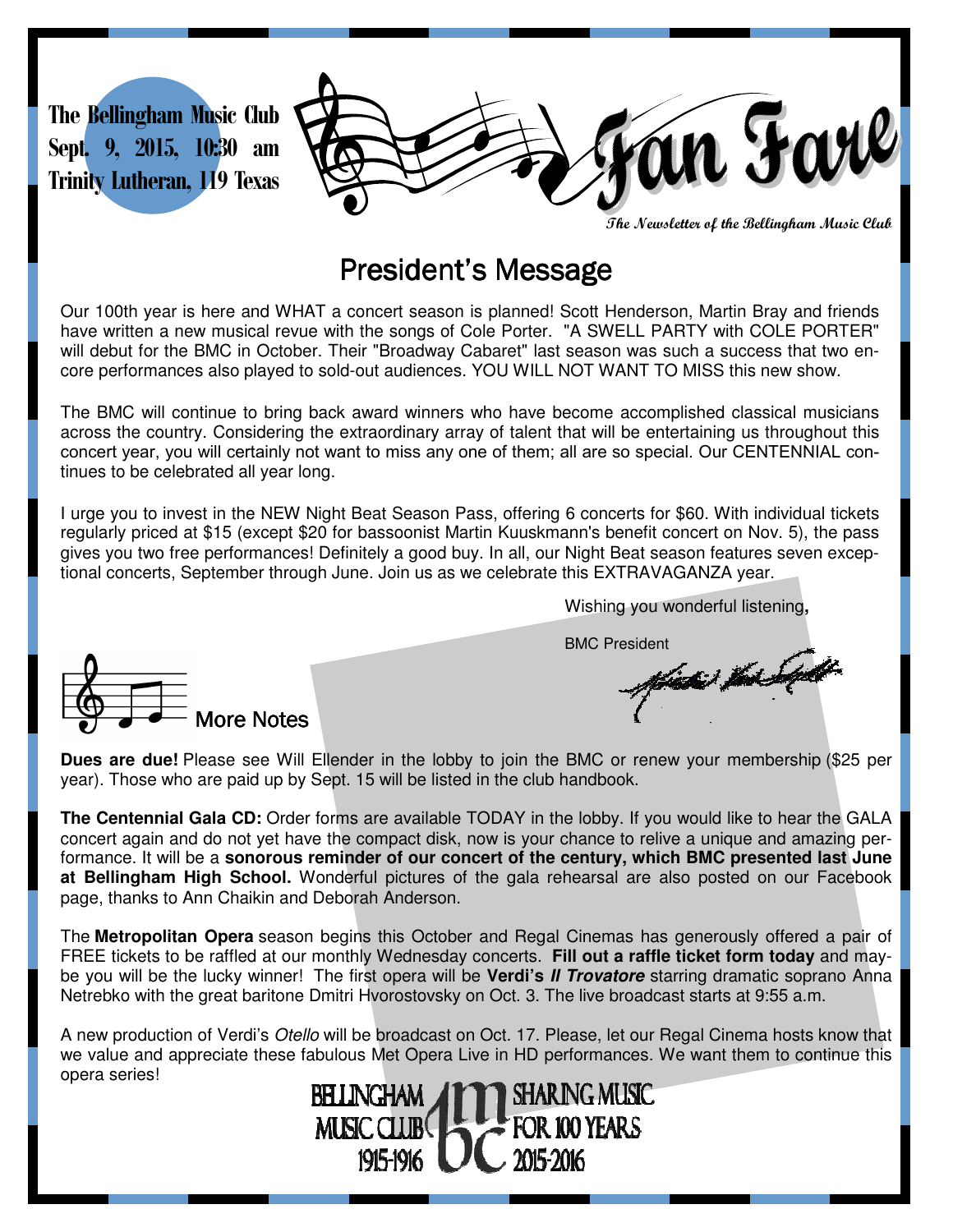

**We extend a warm welcome to new members** Marit Aldrich, Gregor Alton, Susan Bennerstrom, Don Berry, Martin Bray, Judy Corliss, Chester Cory, Charli Daniels, Kathy Diaz, Al Filosa, Myron Fink, John Forgette, Alton Gregor, Scott Henderson, Steven and Barbara Johnson, Nola Lynch, Kay Marsh, Marilyn Mastor, Harold Minkler, James and Judith Orvik, John and Patricia Parker, Susan Seaton, John and Patricia Parker, and Kristian Ungern.

**Thank you for your kind donations:** Evelyn Ames, Barbara Bacon, Don and Karen Berry, Bob and Wilma Bryant, Jeane Cheverton, Earl Cilley, Constance Collier, Joe and Judy Coons, Jonelle Dedrick, Elka and Myron Fink, Gail Haines, Pamela Hooper, Susan Johnson, Sarah Ludwigson, Bill and Thea Mancha, Gwen and Harold Minkler, Eleanor Mischaikow, Donna Moore, Doris Olmstead, Jim and Judy Orvik, Garland and Cynthia Richmond, Beth Sizer, John Stephens and Alice Hale, Susan Trimingham, and Kathryn Whitmer. These donations are especially appreciated because the BMC is bringing many performers from out of town for our Centennial Season, as it did for the June Gala. **Additionally, all our Student Awards are funded with donations!** 

**Thank you** to Maureen Burr, Isabelle Cormier, Will Ellender, Patricia Hiss, Richard Howland, Mary Jo Lewis, Hélène Minari, and Kristin Van Schelt who put the August mailing together; you're the best!

**Jon Donnellan** suffered a serious stroke a month ago, but he is back in Bellingham in recovery mode. We send sincere and best wishes to him and his family. Your emails and personal greetings would be very nice.

We welcome **Richard Howland** as lead writer for the newsletter. What a team Barb Hudson and he will make!

## Upcoming events

Scott Henderson will direct **"A Swell Party with Cole Porter"** for the Bellingham Music Club at 10:30 a.m. Wednesday, Oct. 7, at Trinity Lutheran Church. Henderson, with Martin Bray and Larry Rosen, wrote this musical comedy revue, featuring the songs of Cole Porter. Wednesday morning concerts are free and open to all. Barbara DeFreytas will host a coffee hour before the Oct. 7 program starting at 9:30.

As part of the BMC **Night Beat** series, Henderson will present the full **Cole Porter show** at 7:30 p.m. Oct. 8 and Oct. 24 at the Firehouse Performing Arts Center, 1314 Harris Ave. Night Beat tickets are \$15. A season pass for Night Beat is available for \$60 (with some restrictions). For information, please see Isabelle Cormier today, call (360) 306-8550 or visit our website www.bellinghammusicclub.org.

Opening its 40th anniversary season, the **Whatcom Symphony Orchestra** will perform Beethoven's Concerto for Violin in D major, featuring violinist James Ehnes, in a concert beginning at 3 p.m. Oct. 11 at Mount Baker Theater in Bellingham. Ehnes has performed in more than 30 countries on five continents. He also appears with the Ehnes Quartet across North America. His recordings have won a Grammy, a Gramophone and ten Juno awards. Also on the Oct. 11 program will be Beethoven's Fifth Symphony and Bernstein's Candide overture. For ticket information, call (360) 734-6080 or visit www.whatcomsymphony.com. Tickets are \$14, \$40 and \$44.

**WSO exhibit at Bellingham Central Library:** DO NOT miss the spectacular showcase display about the Whatcom Symphony Orchestra's 40th Anniversary, located between the first and second floors on the staircase. Scott Henderson and company created this masterpiece of history. Outstanding, you all and THANKS. BMC members: LOOK and SEE.

**Jansen Art Center** will present Live Music in the Piano Lounge from noon to 1 p.m. Sept. 16 with Sylvia Boss and Sept. 23 with Jan Brink, and from 5 to 7 p.m. Sept. 17 with Steve Rudy and Sept. 24 with Lenny Kaplan. Admission is free. The center is at 321 Front St., Lynden. Scott Henderson will direct "A Swell Party with Cole Porter" at 7:30 p.m. Nov. 21 at Jansen Art Center. Tickets are \$15.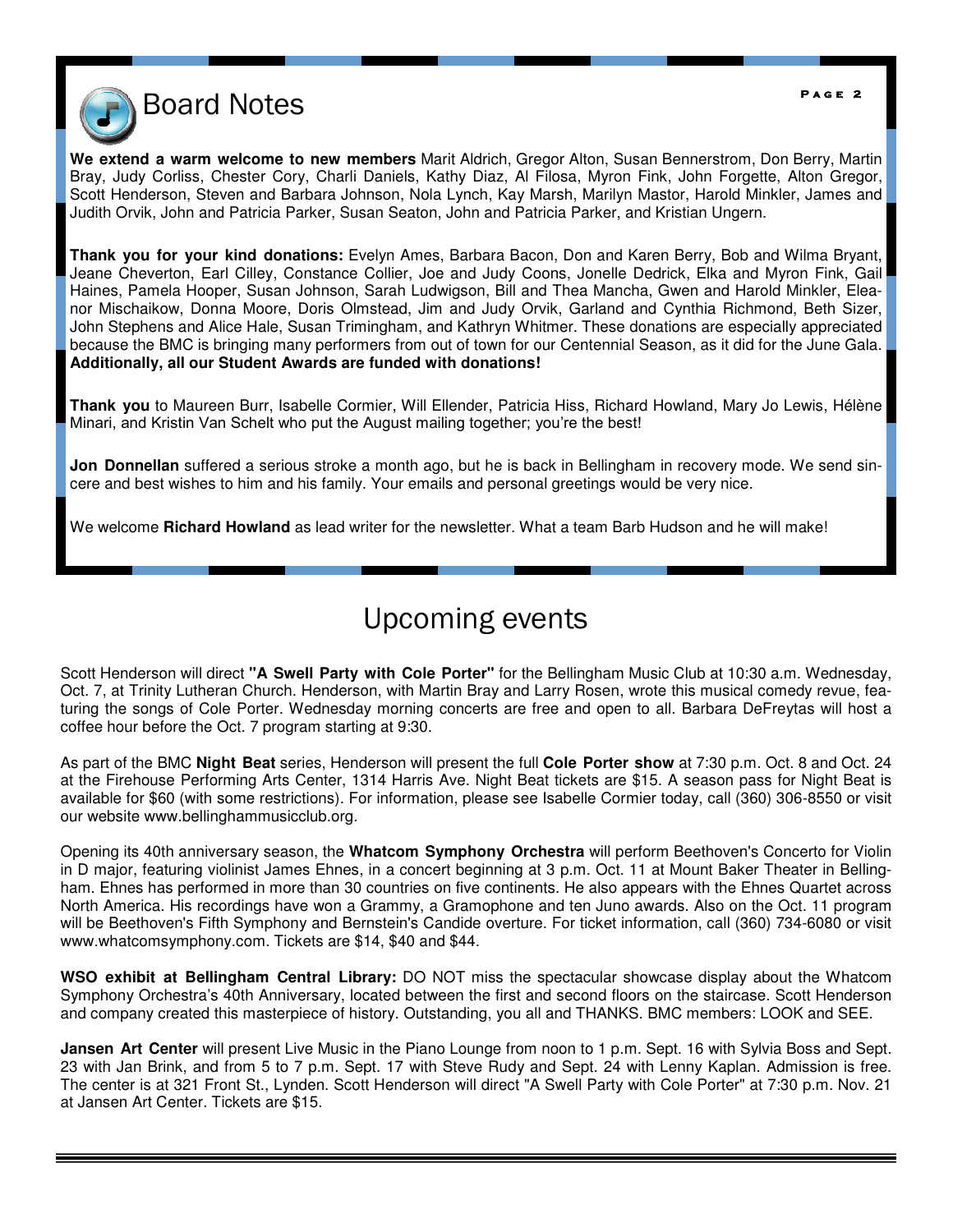**P** a g e 3 **b a set of the set of the set of the set of the B e l l i n g h a m b a m b a m b a m b a m b a m b a m b a m b a m b a m b a m b a m b a m b a m b a m b a m b a m b a m b a m b a m b a m b a m b a m b a m b a** 

## Biography



Dr. Tang won BMC Student Awards in 1997 and 1998 while attending Sehome High School and went on to study at Eastman and Manhattan Schools of Music. She is now assistant professor of piano at NE Illinois University and artistic director of the Chicago Chamber Music Festival. She has appeared at Ravinia Festival, Carnegie Hall and on air (WFMT, WQXR).

Dr. Tang worked with students of all ages at the Third Street Music School Settlement (NYC), and held the position of assistant professor of piano at the University of North Dakota prior to her coming to Northeastern.

An active professional performer, she enjoyed a successful New York solo piano debut at Carnegie-Weill Hall as a winner of Artist International Management Special Presentation Winners Series. Reviews by the New York Concert Review praised her "well-grounded technique … fluid, elegant readings … highly effective interpretations." David Gordon Duke, music critic for the Vancouver Sun, called her a pianist "with technique to spare coupled with a lively intelligence.… Her tone is clear and conveyed with nimble agility." After a recital at the 2008 Ravinia summer festival in collaboration with soprano Nicole Cabell, the Chicago Tribune described her a "fluent pianist."



**Find out everything about the BMC on our website www.bellinghammusicclub.org Contributions or corrections? Contact the Newsletter Editor: Barbara Hudson at barbi0101@yahoo.com**